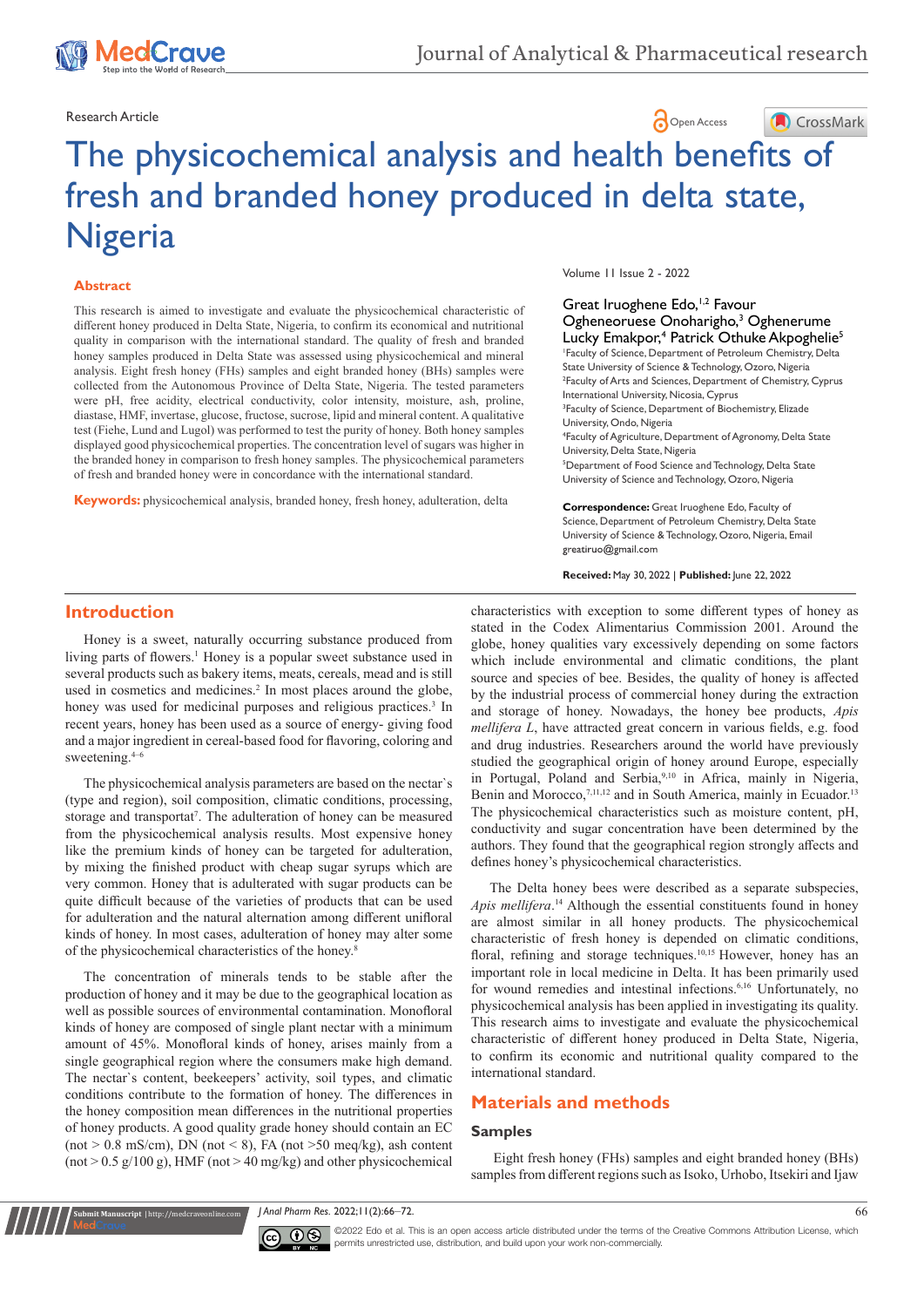in the Autonomous Province of Nigeria during the year 2021, were obtained from beekeepers and supermarkets. Samples of fresh honey were preserved in sealed plastic containers certified for food storage, dated and stored at  $\pm 25^{\circ}$ C for three weeks until the investigation was complete. No evidence of fermentation or spoilage was seen in all samples.

## **pH and free acidity**

 A pH metre (Mettler-Toledo) and potentiometric titration method were used to measure the pH and free acidity.<sup>17</sup>

## **Electrical conductivity**

A conductivity meter (wp 600 series) was used to determine the conductivity.<sup>17</sup>

## **Color intensity**

The color intensity was determined in accordance with the mean absorption method.<sup>18</sup> In order to proceed with the method, twenty percent of honey solution was warmed to a temperature of 45 to 50°C. The solution was screened with a Whatman filtering paper (0.45μl). The absorbance of the honey solution filtrate was measured at 450nm and 720nm using a spectrophotometer (SHIMADZU UV-2450), and the mAU difference was measured and expressed for each absorbance.

## **Moisture content**

The moisture content was determined using a technique called refractive index.<sup>17</sup>

## **Ash content**

Ash content was measured through the gravimetric method.<sup>19</sup> Ten grams of sample was weighed into the crucible and heated in the furnace at 550°C for 12 hours. After heating, the crucible was covered to prevent gas ash particles from escaping after 30 minutes of cooling in the desiccator.

## **Proline content and diastase activity**

Proline content and diastase activity was determined by the spectrophotometric method.<sup>17</sup>

## **Invertase number**

Invertase number was determined by spectrophotometric method.<sup>20</sup>

## **Hydroxymethylfurfuraldehyde (HMF)**

The HMF content was measured through the spectrophotometric method.<sup>17</sup>

## **Sugar content**

External calibration curves constructed from the standard solutions was used to quantify sugars in the sample.<sup>10</sup>

## **Lipid content**

The crude fat was measured using the gravimetric method.<sup>19</sup>

## **Fiehe's, lund's and lugol's test**

This test were determined using the qualitative method.<sup>21</sup>

## **Mineral contents**

The mineral composition was determined by the spectrometric method.

## **Statistical Analysis**

The analysis was carried out in triplicate  $(n = 3)$  and results were expressed as mean  $\pm$  standard deviation. Comparisons among each type of honey (FHs and BHs) were conducted using one-way ANOVA followed by Tukey's test. All the statistical analysis was carried out using the program IBM SPSS Statistics 23, embracing the significance level ( $p < 0.05$ ).

## **Results and discussions**

## **Physicochemical results**

Parameters of sixteen samples of honey (FHs  $n = 8$ , BHs  $n = 8$ ) in 2021 from Delta State, Nigeria were investigated. Tables 1 - 2 represents the parameters (moisture, ash, pH, EC, free acidity, color intensity, proline, diastase, HMF, invertase, glucose, fructose, sucrose, and lipid of FHs and BHs honey samples.

## **pH of honeys**

According to, $22$  lifespan, stability and quality of honey is influence by the pH. All the analysed BHs and FHs honeys were all acidic promoting the healing of wounds by releasing oxygen from haemoglobin by preventing the growth of bacteria species on wounds. The mean pH values (Table 1) of FHs honey samples  $(4.67 \pm 0.34)$ and BHs honey sample (4.40±0.07) were acidic and within 3.5 and 5.5. The FHs and BHs displayed significant difference ( $p$ <0.05). The values of pH (3,49 to 4.70 and 4.11 to 4.67) for Polish and Egyptian honeys described by<sup>9,23</sup> are in accordance with our results. However,<sup>7</sup> recorded pH range  $(5.08 - 5.48)$  for Benin and<sup>7</sup> recorded pH range  $(5.08 - 5.18)$  were higher than the present study.



**Figure 1** Map of Delta State, Nigeria.

## **Free acidity of honeys**

 Acidity in honey exists as a result of a wide range of organic acid, inorganic ions, lactones, phosphate, esters and chloride. The free acidity in honey is present due to polyphenol, ascorbic acid, and amino groups.24 The fermentation process of sugar into organic acids results in an increase in the honey acidity degeneration. The free acidity value of FHs honey samples (16.8  $\pm$  4.97) and BHs honey samples  $(19.0 \pm 2.34)$  samples (Table 1) were within the International limits of not more than 50 meq/kg.<sup>25</sup> The FA results were within Moroccan and Portuguese honeys Acidity values (11.0 to 42.5 meq/kg and 6.4 to 38.1 meq/kg) reported by<sup>26</sup> an.<sup>62,39</sup> found significantly higher values  $(55.5 - 145.5 \text{ meq/kg})$  than present research.

## **Electrical conductivity of honeys**

Mineral deposits discovered in honey are mostly brought by the electrical conductivity as well as the pollen content<sup>12</sup> which also can be used to identify the botanical origin of honey.<sup>27</sup> The FHs and BHs displayed significant difference ( $p < 0.05$ ). All honey samples (Table 1) analysed in this current research were within the international limit ≤0.8 mS/cm (FHs honey mean value of  $0.60 \pm 0.06$  mS/cm; BHs honey mean value of  $0.41 \pm 0.01$  mS/cm) indicating that all the honey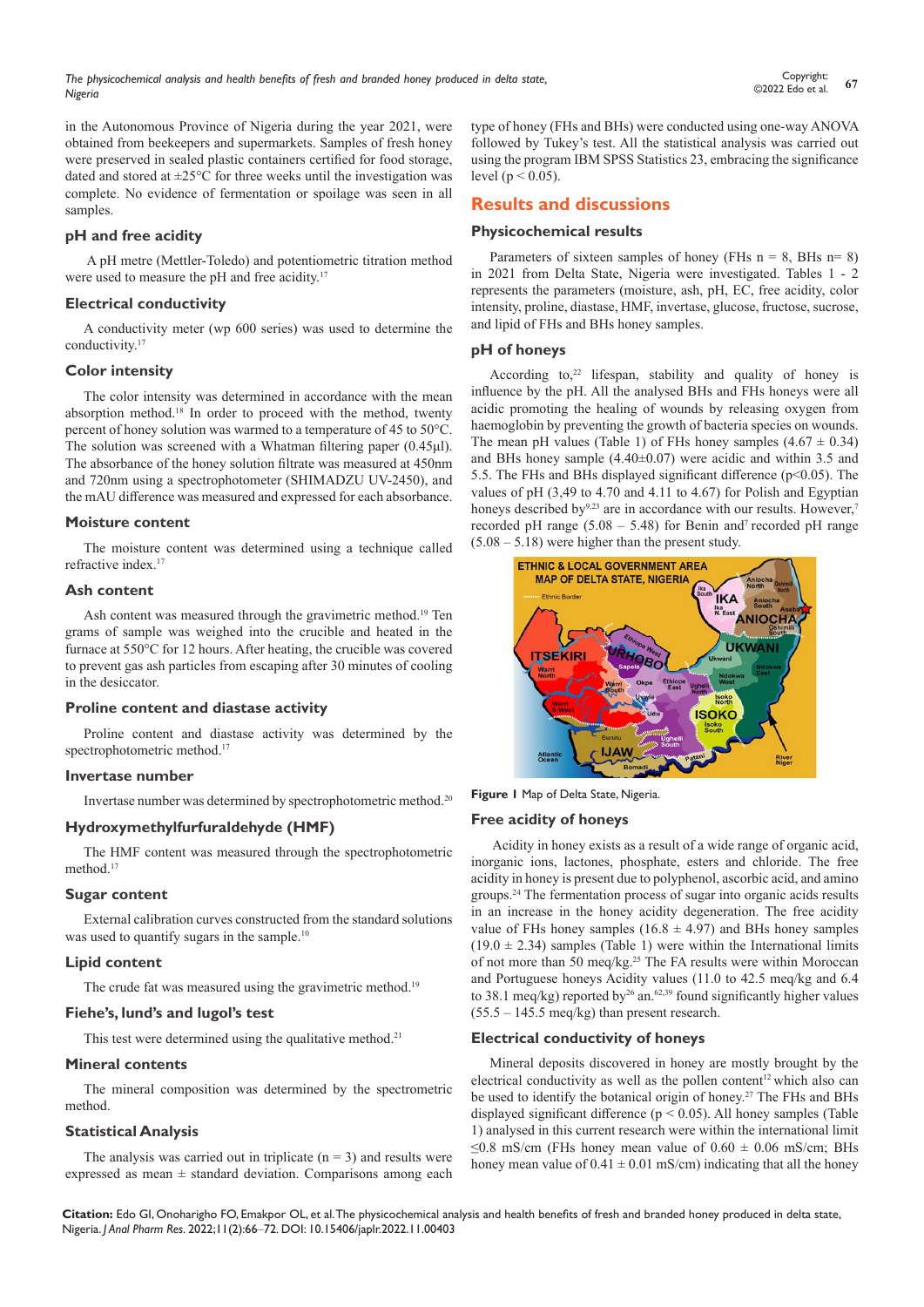samples are from nectar and meet the standard of EC criteria of honey product sold In the market <sup>25</sup> and current results are more than those recorded by28 and comparable results was previously recorded by Lokossou.<sup>10</sup>

## **Color intensity of honeys**

The color intensity is usually represented by  $AB_{450}$ , which is an essential parameter for detecting the existence of certain pigments having antioxidant activities.<sup>18, 29</sup> There is no international limit mean values of color intensity in FHs honey (319  $\pm$  4.18) and BHs honey  $(372 \pm 5.49)$  samples (Table 1) and a significant difference (p < 0.05) were noted between analysed honey samples. This is validated in the research of $30,31$  and  $32$  The resulted variation in color intensity may be as a result of pigments contaminated during handling, processing, and storage techniques during development of honey.<sup>18</sup>

#### **Moisture content of honeys**

Moisture is produced in honey as a result of the conditions of the environment, season of harvest, storage process by beekeepers, and type of nectar used by the honeybee.10,23 The moisture content can alter different physicochemical parameters.<sup>33</sup> The FHs honeys recorded moisture content ranging from 11.7% to 14.4% and BHs honeys recorded 16.8% to 17.5%. Despite honey samples were taken from different floral source, moisture content (%) of all the FHs and BHs honey (Table 1) samples were within the international limit  $(\leq 21\%)$ recommended.<sup>17</sup> The FHs and displayed significant difference (p  $<$  0.05) than BHs. The moisture content values reported have been validated by<sup>34</sup> and<sup>35</sup> Although,<sup>36</sup> and<sup>10</sup> found higher values (21.6 to 22.8% and 17.27 to 19.73%) in Tanzanian and Tunisian honeys.

#### **Ash content of honeys**

The ash content variability has been qualitatively related with different botanical regions of honeys. It is an essential criterion to possibly determine the botanical origin of honey.<sup>37</sup> All honey samples (Table 1) analysed in this current research were within the limit  $(\leq 0.6\%)$  proposed by Bogdanov<sup>25</sup>. However, the results (Table 1) for FHs honeys ( $0.58 \pm 0.15\%$ ) were higher than that obtained for BHs honeys ( $0.48 \pm 0.18\%$ ). The FHs and BHs displayed significant difference ( $p$ <0.05). Comparable results were obtained by<sup>37</sup> who analysed Northwest Portugal honeys. The ash content recorded by<sup>7</sup> who analysed Benin honeys were greater than present results. The variation existing between honey samples maybe due to soil texture, atmospheric conditions, type and physiological variation of each plant species.<sup>3</sup>

## **Proline content of honeys**

Proline is the essential amino acid among other amino acids found in honey. It is used for the characterization of honey and the location of botanical origin<sup>10</sup> and a criterion for determining honey quality<sup>13</sup> The Proline concentration of FHs honey samples ranged from 286.33–406.97 mg/kg and BHs honey ranged from 241.47–341.07 mg/kg (Table 1). Proline content of honey samples were within the limit (≥180mg/kg) recommended.<sup>25</sup> The FHs and BHs displayed significant difference ( $p < 0.05$ ). The proline contents results were within Moroccan honeys proline values (251.46 to 924.98 mg/kg) described by<sup>13</sup> and greater than Tunisian honeys (39.62 to 102.22 mg/ kg) reported by10,38 recorded much higher values (414 to 562 mg/kg) for Iranian honeys.

#### **Diastase number of honeys**

Diastase number is generally stated as diastase or amylase activity, symbol DN, and also a unit called Gothe. One unit of Gothe is known as the 1% starch solution hydrolysed by an enzyme in 1 gram of honey at 40 C for one hour.<sup>25</sup> Diastase activity is a parameter that is used to check the heating duration of honey during processing, because the diastase (enzyme) is affected during heating and long storage period.<sup>1</sup> In this current research, all examined honey samples were above the minimum value of  $\geq 8$ , which is the standard<sup>25</sup> with a significant difference ( $p \le 0.05$ ) were noted between analysed honey samples. The diastase number ranged from 22.50 to 44.77 (DN) in the tested FHs honeys and from  $11.10$  to  $15.50$  (DN) in BHs honeys (Table 1).<sup>39</sup> and<sup>40</sup> reported 17.75–28.68 (DN) for Iranian honeys and 9.43–25.4 (DN) Australian honeys which are similar to present result.<sup>41,42</sup> reported 43.67–129.49 (DN) for Algerian honeys which was higher than present study.

## **HMF content of honeys**

Hydroxymethylfurfural (HMF) is formed during the degradation of sugar to produce furanic compound from hexoses dehydration in acidic medium.<sup>11</sup> The HMF content has been used to determine freshness in honey. Although, in natural honey, there should be low or no concentration of HMF, which is used to indicate the freshness of honey. The evaluated HMF content in the current research was lower than the limit (not more than 40 mg/kg) recommended.<sup>25</sup> The FHs and BHs displayed significant difference ( $p < 0.05$ ). On the other hand, FHs honeys ranging from 1.70 to 4.07 mg/kg has mean value 3.04±0.89 mg/kg, and for the BHs honeys ranging from 25.6 to 38.5 mg/kg has mean value  $32.85 \pm 4.67$  mg/kg (Table 1). The HMF content values reported have been validated by<sup>11, 43</sup> and<sup>10</sup> who documented similar HMF content 1.19 to 3.37 mg/kg, 0.58 to 3.87 mg/kg and 24.07 to 35.49 mg/kg in Serbian, Turkish and Tunisian honeys respectively. The HMF content was lesser than those proposed by44 who reported 316.86 to 516.26 mg/kg for Pakistan honeys.

#### **Invertase number of honeys**

Invertase is an enzyme present in honey which is widely used in Europe as a contributing factor of freshness.44 Its concentration depends on freshness and geographical origins of the honey. The FHs and BHs displayed significant difference ( $p$ <0.05). The Invertase activity ranged from 178.78 to 187.7 unit/kg in the tested FHs honeys and from 69.8 to 78.9 unit/kg in BHs honeys (Table 1). In Addition to that, all honey samples contain a significant invertase number. Note that all analysed samples were within the standard ≥40 unit/ kg honey.<sup>25</sup> Similar values were obtained by<sup>10</sup> who analysed Tunisian honeys (46.25 to 184.68 unit/kg). Although lower values (1.47 to 15.2 unit/kg) were recorded by.<sup>8</sup>

## **Sugar content in honeys**

There are several sugars present in honey, but monosaccharides (e.g. fructose and glucose) and disaccharides (e.g. sucrose) are essential sugars found in honey.45 In several research, fructose has been the essential sugar found in honey followed by glucose during the quantitation of sugars in honey.<sup>46</sup> The glucose, fructose, and sucrose concentrations in different honey is affected greatly by botanical and geographical origin, climatic factor, processing, and storage techniques.<sup>47</sup> The FHs and BHs honey mean values (Table 2) for glucose and fructose displayed insignificant difference ( $p >$ 0.05) within the two types of honey. The fructose and glucose content displayed insignificant difference ( $p > 0.05$ ) within the two types of honey. The fructose and glucose content of Spain honeys (ranges: 35.9 to 42.1g/100g and 29.2 to 38.7g/100g), and Hatay region honeys  $(27.8 \text{ to } 42.8 \text{g}/100 \text{g} \text{ and } 20.7 \text{ to } 37.9 \text{g}/100 \text{g}) \text{ recorded by.}^{48}$  and (Yücel & Sultanoğlu, 2013) are similar to current results. The  $F + G$  contents depends on the amount of glucose and fructose present in the honey. These current research shows that BHs honey contains high amount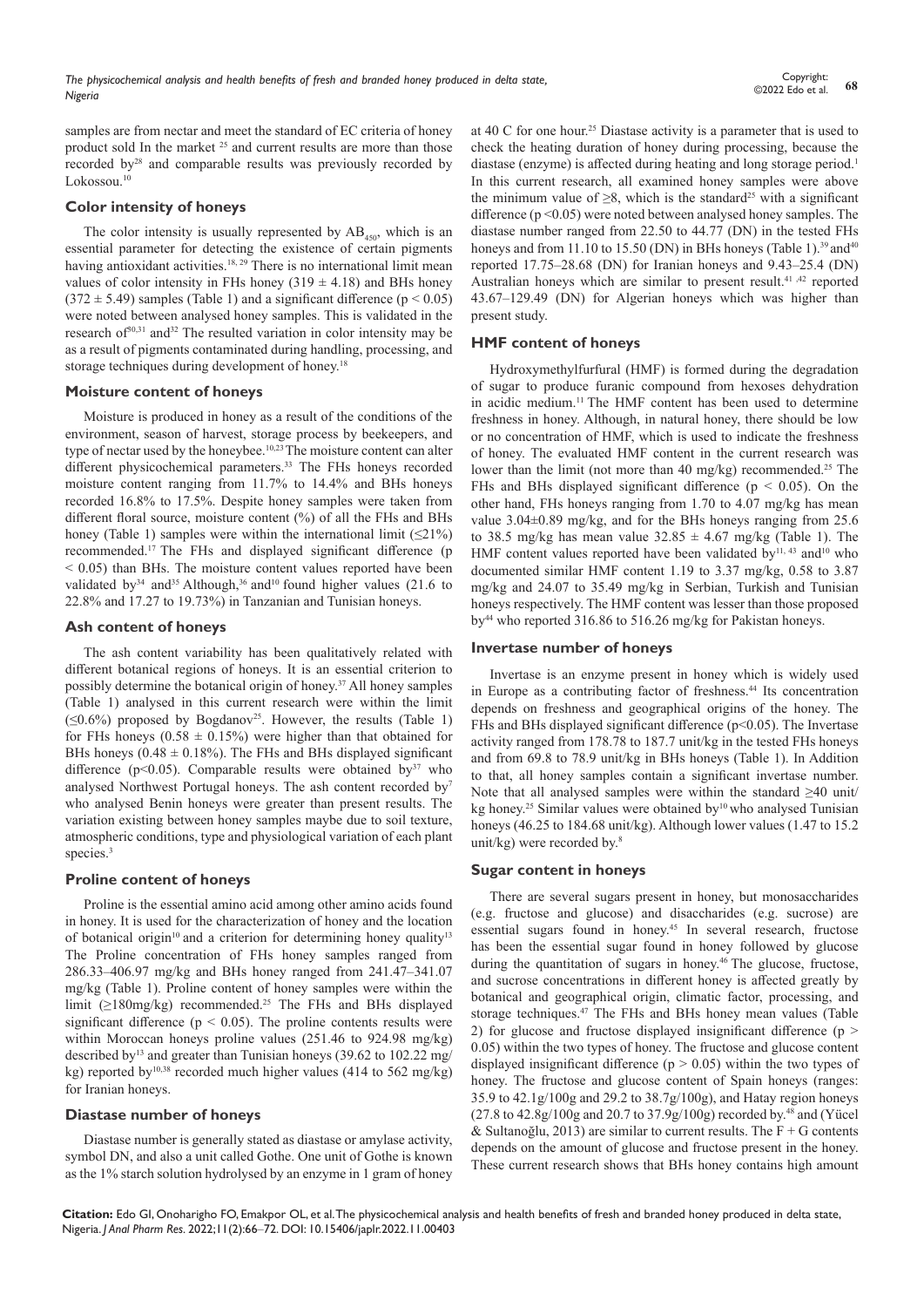of fructose and glucose compared to FHs honey making the honey samples not to be easily granulated. The  $F + G$  for FHs and BHs displayed insignificant difference (p>0.05) within the two types of honey (Table 2). The  $F + G$  was more than the limit minimum value 60 g/100 g, which is the standard<sup>25</sup> without significant differences ( $p>0.05$ ). The F + G results were within Egyptian honeys values  $(15.11 \text{ to } 72.36 \text{ g}/100 \text{g})$  reported by<sup>23</sup> and higher than Nigerian honey  $(36.3 \text{ to } 40.8 \text{ g}/100 \text{g})$  reported by.<sup>49</sup> The F/G ratio (Table 2) is used to check the crystallization of honey<sup>50</sup> and crystallization of honey is very slow when fructose/glucose ratio in honey sample exceeds the limit 1.3.<sup>51</sup>

The F/G ratio in honey samples were within the range of reported by.<sup>8</sup> and.<sup>51</sup> The crystallization of honey can be determined with the fructose/glucose ratio, making the current research samples with high fructose/glucose ratio to be slow to crystallization, since glucose dissolve easily in water when compared with fructose.<sup>52</sup> The crystallization of honey is rapid when ratio of fructose and glucose is below 1.0 and slow when the ratio is greater than 1.0.52 Sugars formed in honey contains about 75% of monosaccharides, disaccharides of about 10–15% and little quantity of other sugars. The sugars formed in the honey are responsible for variety of properties such as heat capacity, adhesiveness, deliquescent, and crystallization. The composition of sugars is built upon the type of flowers used by the bees, geographical region, climatic condition, processing and storage processes. The sucrose content in honey is another parameter use to verify the authenticity of honey following proline content and Electrical conductivity. The FHs and BHs displayed significant difference ( $p$ <0.05) within the limit (not more than 5 g/100 g), which is the standard.<sup>25</sup> The sucrose concentration of current research was within the range of Poland honey (0.72 to 6.03 g/100g) and below Ecuadorian honey (3.72 g/100g) recorded by.<sup>53</sup> and.<sup>54</sup>

 The low sucrose contents in researched samples indicates no adulteration (addition of low-cost sweeteners e.g. cane or refined sugars) and early harvest (indicating that the sucrose in honey samples were totally converted into sugars e.g. glucose and fructose)<sup>29,55,56</sup> The sucrose quantity is evaluated with the aim to detect some unsuitable manipulation in honey, and high percentage may be as a result of several adulterations, such as mixing with low-price sweeteners like sugar cane,<sup>57</sup> which means that the sucrose was not completely broken down to glucose and fructose, or feeding the honeybees with syrups of sucrose, resulting to high commercial profit.<sup>58</sup>

|  | Table I Physicochemical parameters of FHs and BHs honey in Delta. (n=16) |
|--|--------------------------------------------------------------------------|
|--|--------------------------------------------------------------------------|

## **Lipid content in honeys**

Lipids are in part responsible for the physical chemical features of foods and the fatty acid esters are of major nutritional interest.<sup>59</sup> In FHs honey, the mean value was  $0.38 \pm 0.01$  %, ranging from 0.37 to 0.39 %; and for the BHs honey, it was  $0.38 \pm 0.01$  % (Table 2). The minimum value detected for this honey was 0.37 %and the maximum was 0.38 %. The results obtained for total fat in honey samples were showing some homogeneity  $(p>0.05)$ . It is important to remember that it is not very common to determine lipids that could originate in bees' pollen, which is difficult in comparing the findings.

## **Mineral contents**

The concentration of minerals in honey depends on its geographical and botanical region.<sup>31</sup> The mineral concentrations of FHs and BHs honey samples are presented in Table 3. Concentration level of K ranged from 587.6 to 786.7 mg/kg and 487.7 to 686.8 mg/ kg. A significant difference (p<0.05) was noted between FHs and BHs honeys.<sup>39</sup> and<sup>60</sup> recorded potassium content from China (1081.4 mg/ kg) and honey from Poland (2641.9 mg/kg) were above the range of present study. Sodium represents the second-most abundant element discovered in honey samples. The concentration of Na ranged from 499.9 to 598.9 mg/kg and 456.8 to 489.9 mg/kg (Table 3). It was lower than honeys produced from Turkey (52.4 to 289.2 mg/kg), Spain (9 to 152 mg/kg) and Poland (21.6 to 28.4 mg/kg) reported by.4,5,62and.<sup>60</sup>

Calcium is the third-most abundant element discovered in honey samples. The concentration of Ca ranged from 256.8 to 289.5 mg/ kg and 155.6 to 277.6 mg/kg (Table 3). The lower concentration was found in BHs honey and higher concentration was found in FHs honey. The FHs and BHs displayed significant difference  $(p<0.05)$ .<sup>62</sup> reported calcium levels (10.28 to 93.37 mg/kg) which were below the range of present study. Magnesium and iron contain lower quantity of minerals. The concentration of magnesium (mg) found in all samples, ranged from 42.7 to 48.8 mg/kg and 18.6 to 27.8 mg/kg (Table 3). Higher concentration of magnesium was found in FHs Honey and lower was found in BHs honey. The FHs and BHs displayed significant difference ( $p<0.05$ ). The magnesium concentration possesses the same order of level as reported by.<sup>61</sup> The concentrations of Zn and Cu were measured as trace elements between honey samples (less than 3 mg/kg), while the concentration of phosphorus was less than 0.3 mg/ kg. The FHs and BHs displayed significant difference  $(p<0.05)$  among zinc, copper and phosphorus concentrations (Table 3).

| <b>Type</b> |                       | рH                              | Free<br>acidity<br>(meq/kg) | $EC$ (mS/<br>cm)                | Color<br>intensity<br>(mAU) | <b>Moisture</b><br>$(\%)$       | Ash (%)                         | <b>Proline</b><br>(mg/kg) | <b>Diastase</b><br>number | HMF (mg/<br>kg)                 | Invertase<br>activity (unit/<br>kg) |
|-------------|-----------------------|---------------------------------|-----------------------------|---------------------------------|-----------------------------|---------------------------------|---------------------------------|---------------------------|---------------------------|---------------------------------|-------------------------------------|
| $FHs(n=8)$  | mean<br>value ±<br>Sd | $4.67 \pm$<br>0.34a             | $16.8 \pm 4.97b$            | $0.60 \pm$<br>0.06a             | $319 \pm 4.18a$             | $13.1 \pm$<br>1.02a             | $0.58 \pm$<br>0.15a             | 346.58 $\pm$<br>43.30a    | $31.99 \pm$<br>8.43b      | $3.04 \pm$<br>0.89 <sub>b</sub> | $183.28 \pm 3.67a$                  |
|             | min                   | 4.13                            | 10.3                        | 0.53                            | 312                         | 11.7                            | 0.5                             | 286.33                    | 22.5                      | 1.7                             | 178.78                              |
|             | max                   | 4.98                            | 24                          | 0.68                            | 323                         | 14.4                            | 0.77                            | 406.97                    | 44.77                     | 4.07                            | 187.7                               |
| BHs $(n=8)$ | mean<br>value ±<br>Sd | $4.40 \pm$<br>0.07 <sub>b</sub> | $19.0 \pm 2.34a$            | $0.41 \pm$<br>0.01 <sub>b</sub> | $372 \pm 5.49$ b            | $17.1 \pm$<br>0.27 <sub>b</sub> | $0.48 \pm$<br>0.18 <sub>b</sub> | 296.83 $\pm$<br>37.25b    | $13.03 \pm 1.58a$         | 32.85 $\pm$<br>4.67a            | $73.9 \pm 3.61b$                    |
|             | min                   | 4.34                            | 16.3                        | 0.39                            | 205                         | 16.8                            | 0.23                            | 241.47                    | 11.1                      | 25.6                            | 69.8                                |
|             | max                   | 4.52                            | 22.7                        | 0.42                            | 530                         | 17.5                            | 0.7                             | 341.07                    | 15.5                      | 38.5                            | 78.9                                |

Mean value ± Sd, having different superscript are significantly different (p<0.05) in the same column.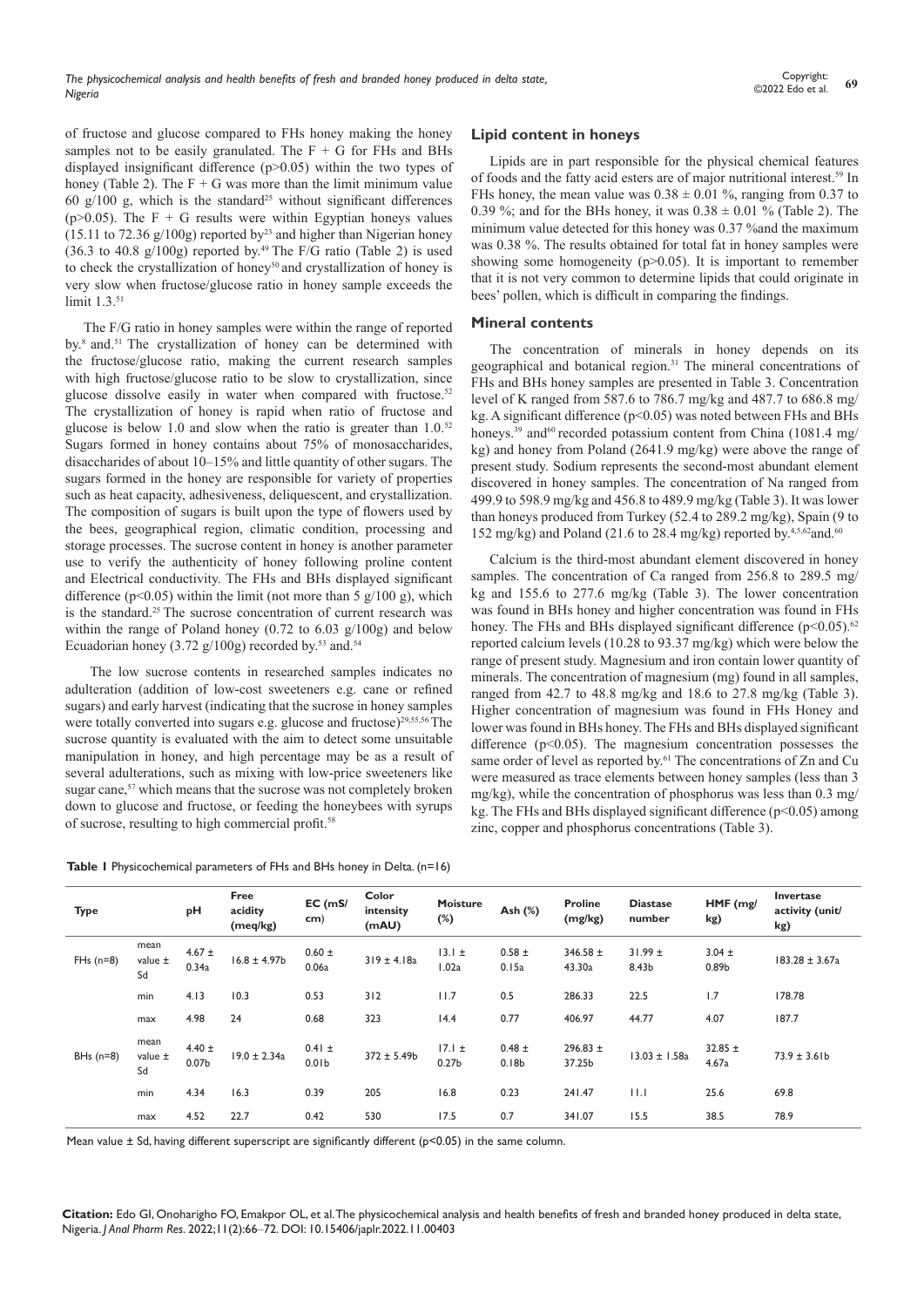| <b>Type</b> |                    | Glucose $(g/100g)$ | Fructose $(g/100g)$ | $F + G(g/100g)$   | F/G               | Sucrose $(g/100g)$       | Lipid $(\%)$     |
|-------------|--------------------|--------------------|---------------------|-------------------|-------------------|--------------------------|------------------|
| $FHs(n=8)$  | mean value<br>± Sd | $30.1 \pm 1.47a$   | $35.8 \pm 1.54a$    | $65.9 \pm 2.6$ lb | $1.19 \pm 0.05a$  | $0.99 \pm 0.25a$         | $0.38 \pm 0.01a$ |
|             | min                | 27.9               | 34.3                | 62.2              | 1.11              | 0.66                     | 0.37             |
|             | max                | 31.9               | 38.4                | 69.2              | 1.25              | $\mathsf{L}.\mathsf{34}$ | 0.39             |
| BHs $(n=8)$ | mean value<br>± Sd | $31.6 \pm 1.49a$   | $37.7 \pm 1.83a$    | $69.3 \pm 2.44$ b | $1.20 \pm 0.08$ a | $2.95 \pm 0.52$ b        | $0.38 \pm 0.01a$ |
|             | min                | 29.5               | 36.3                | 66                | IJ                | 2.11                     | 0.37             |
|             | max                | 33.7               | 40.8                | 72.3              | 1.3               | 3.49                     | 0.38             |

Table 2 The concentration of glucose, fructose, sucrose and lipid in the Delta honey. (n=16)

Mean value  $\pm$  Sd, having different superscript are significantly different ( $p < 0.05$ ) in the same column.

**Table 3** Mineral content of FHs and BHs honey in Delta. (n=16)

| <b>Type</b>                      |                           | Potassium<br>(mg/kg)  | Sodium (mg/<br>kg) | Calcium (mg/<br>kg) | Magnesium<br>(mg/kg) | Iron (mg/<br>kg)                | Zinc (mg/kg)     | Copper (mg/<br>kg) | Phosphorus<br>(mg/kg) |
|----------------------------------|---------------------------|-----------------------|--------------------|---------------------|----------------------|---------------------------------|------------------|--------------------|-----------------------|
| <b>FH<sub>s</sub></b><br>$(n=8)$ | mean<br>value $\pm$<br>Sd | 662.98 $\pm$<br>79.6a | $568.33 \pm 39.8b$ | $272.75 \pm 15.9b$  | $46.48 \pm 2.33b$    | $24.1 \pm$<br>1.07 <sub>b</sub> | $2.17 \pm 0.05$  | $2.14 \pm 0.03b$   | $0.22 \pm 0.01a$      |
|                                  | min                       | 587.6                 | 499.9              | 256.8               | 42.7                 | 22.7                            | 2.13             | 2.12               | 0.201                 |
|                                  | max                       | 786.7                 | 598.9              | 289.5               | 48.8                 | 25.6                            | 2.24             | 2.19               | 0.232                 |
| <b>BHs</b><br>$(n=8)$            | Mean<br>value $\pm$<br>SD | 563.08 $\pm$<br>79.6b | $485.83 \pm 17.4a$ | $219.78 \pm 49.2a$  | $23.85 \pm 3.61a$    | $14.2 \pm$<br>1.26a             | $1.16 \pm 0.05a$ | $1.09 \pm 0.04a$   | $0.13 \pm 0.03b$      |
|                                  | min                       | 487.7                 | 456.8              | 155.6               | 18.6                 | 12.5                            | 1.12             | 1.01               | 0.101                 |
|                                  | max                       | 686.8                 | 489.9              | 277.6               | 27.8                 | 15.9                            | 1.24             | 1.12               | 0.124                 |

Mean value  $\pm$  Sd, having different superscript are significantly different ( $p < 0.05$ ) in the same column.

**Table 4** Results of the qualitative test of honey in Delta

|                     | Lund $(mL)$     | Fiehe |     | Lugol |
|---------------------|-----------------|-------|-----|-------|
| $FHs(n=8)$          | $2.45 \pm 0.27$ |       | Neg | Neg   |
| BHs $(n=8)$         | $1.95 \pm 0.35$ | Neg   |     | Neg   |
| Pure standard honey | $0.6 - 3.0$     | Neg   |     | Neg   |

Neg- negative

## **Qualitative results**

#### **Fiehe's result**

The detection of HMF during dehydration of fructose from acidic hydrolysis of sucrose is the Fiehe's test. This furfural derivative reacts with resorcinol producing a color. If the color is red the test is regarded as positive.63 In this analysis, all samples of the two honey forms were evaluated negatively (Table 4), Confirming the findings of the HMF quantitative test showing that this natural substance is fresh.

#### **Lugol's reaction result**

This evaluation is based on iodine and-potassium iodine response to glucose, which generates a tainted solution forming red purple to blue coloration is the Lugol's reaction. The color intensity varies depending on the amount of glucose dextrines. Condition that the tainted solution is blue the test will be regarded as positive <sup>63</sup> Throughout this analysis, the Lugol's reaction of all honey samples was negative (Table 4), confirming that adulteration is not present. The findings obtained in the quantitative tests are verified in this sense by this rapid test.

#### **Lund's reaction result**

The precipitation of proline in honey samples by reacting with tannic acid is the Lund's reaction. A positive confirmation indicating honey purity when a precipitate volume  $(0.6 - 3.0 \text{ mL})$  is observed.<sup>63</sup>

In accordance with precipitate volume of natural honeys  $(2.45 \pm 0.27)$ mL) and commercial honeys  $(1.95 \pm 0.35 \text{ mL})$  samples (Table 4) were within the limit (0.6 to 3.0 mL) indicating the purity of honey.<sup>63</sup>

## **Conclusion**

The physicochemical characterization of FHs and BHs honey samples collected from Delta State, Nigeria during 2021 was examined to review the quality of honey samples. The FHs displayed good physicochemical properties when compared to BHs. The presence of metals like K, Na, Ca and Mg in all honey samples represents the high nutritional values of Delta honey. In this present study, the qualitative test was conducted to test the consistency of quantitative results. The findings in this current research showed that fresh honey samples have good consumable quality when compared to branded honey samples. The high HMF content and low diastase number indicated in branded honey samples denoted a slight increase in temperature during processing and improper storage techniques. In Delta, fresh honey has been recommended more in treating several infectious diseases due to its high pharmacological potentials. Most of the knowledge expressed hereby is entirely new and applicable not only to academics but in real life.<sup>64</sup>

## **Acknowledgments**

None.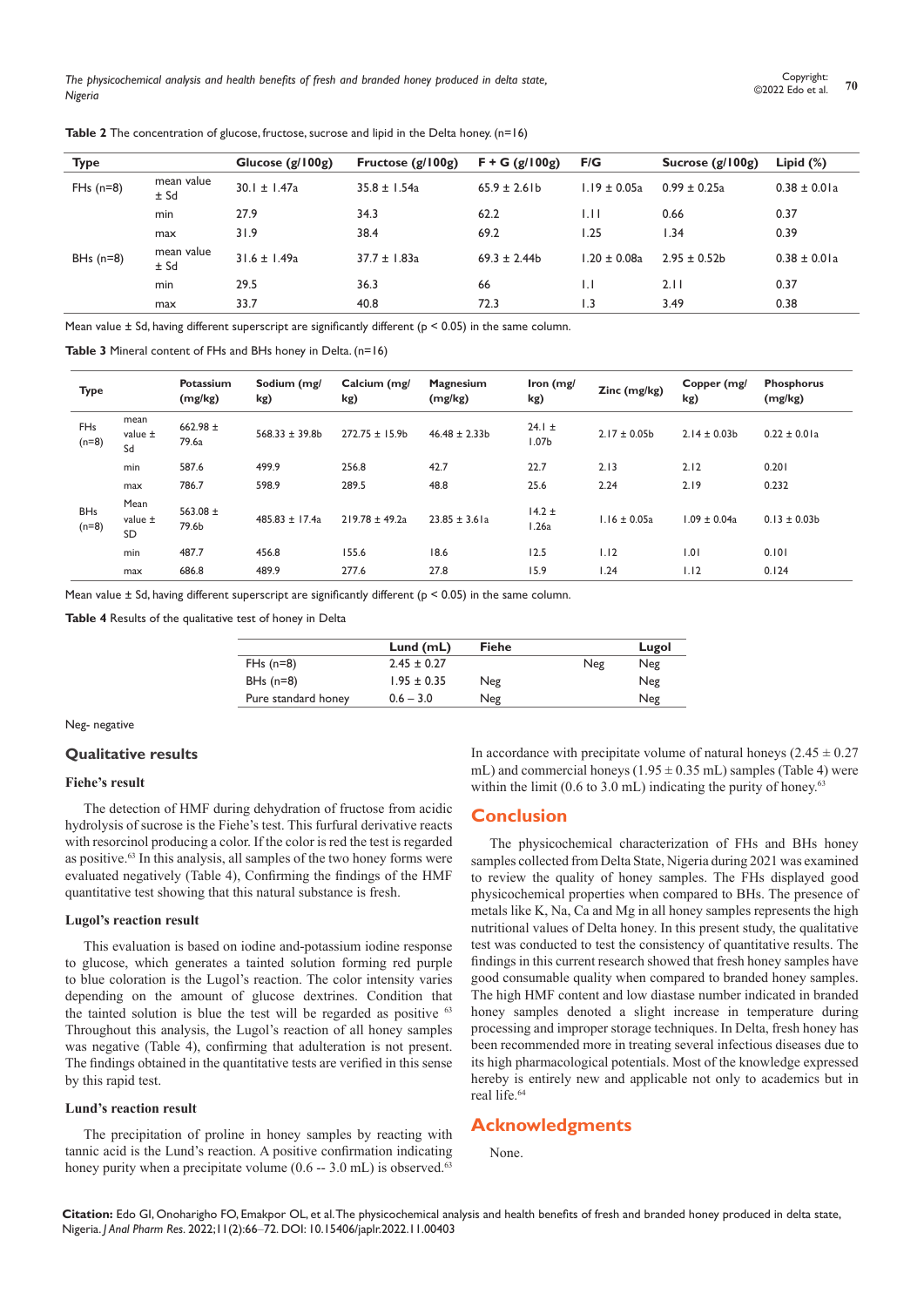## **Conflicts of interest**

The author declared there is no conflict of interest.

#### **References**

- 1. [Ajlouni S, Sujirapinyokul P. Hydroxymethylfurfuraldehyde and amylase](https://www.sciencedirect.com/science/article/abs/pii/S0308814609009716)  [contents in Australian honey.](https://www.sciencedirect.com/science/article/abs/pii/S0308814609009716) *Food Chemistry*. 2010;119(3):1000–1005.
- 2. Terrab A, Dı́ [ez MJ, Heredia, et al. Characterisation of Moroccan unifloral](https://www.sciencedirect.com/science/article/abs/pii/S0308814602001899)  [honeys by their physicochemical characteristics.](https://www.sciencedirect.com/science/article/abs/pii/S0308814602001899) *Food Chemistry*. [2002;79\(3\):373–379.](https://www.sciencedirect.com/science/article/abs/pii/S0308814602001899)
- 3. [Kamal MA, Klein P. Determination of sugars in honey by liquid](https://www.sciencedirect.com/science/article/pii/S1319562X10001038)  chromatography. *[Saudi Journal of Biological Sciences.](https://www.sciencedirect.com/science/article/pii/S1319562X10001038)* 2011;18(1):17– [21.](https://www.sciencedirect.com/science/article/pii/S1319562X10001038)
- 4. [Yücel Y, Sultanoğlu P. Characterization of Hatay honeys according](https://pubmed.ncbi.nlm.nih.gov/23578638/)  [to their multi-element analysis using ICP-OES combined with](https://pubmed.ncbi.nlm.nih.gov/23578638/)  chemometrics. *Food Chemistry*[. 2013;140\(1–2\):231–237.](https://pubmed.ncbi.nlm.nih.gov/23578638/)
- 5. [Yücel Y, Sultanoǧlu P. Characterization of honeys from Hatay Region](https://www.sciencedirect.com/science/article/abs/pii/S2212429213000047?via%3Dihub)  [by their physicochemical properties combined with chemometrics.](https://www.sciencedirect.com/science/article/abs/pii/S2212429213000047?via%3Dihub) *Food Bioscience*[. 2013;1:16–25.](https://www.sciencedirect.com/science/article/abs/pii/S2212429213000047?via%3Dihub)
- 6. [Nwosu LC, Edo GI, Ozgor E. The phytochemical, proximate,](https://www.sciencedirect.com/science/article/abs/pii/S2212429222000098?via%3Dihub)  [pharmacological, GC-MS analysis of Cyperus esculentus \(Tiger nut\): A](https://www.sciencedirect.com/science/article/abs/pii/S2212429222000098?via%3Dihub)  [fully validated approach in health, food and nutrition.](https://www.sciencedirect.com/science/article/abs/pii/S2212429222000098?via%3Dihub) *Food Bioscience*. [\(2022\);101551.](https://www.sciencedirect.com/science/article/abs/pii/S2212429222000098?via%3Dihub)
- 7. [Azonwade FE, Paraïso A, Agbangnan Dossa C, et al. Physicochemical](https://www.hindawi.com/journals/jfq/2018/1896057/)  [Characteristics and Microbiological Quality of Honey Produced in](https://www.hindawi.com/journals/jfq/2018/1896057/)  Benin. *[Journal of Food Quality](https://www.hindawi.com/journals/jfq/2018/1896057/)*. 2018;1–13.
- 8. [da S Sant'ana R, de Carvalho CAL, Oda-Souza M, et al. Characterization](https://www.sciencedirect.com/science/article/abs/pii/S0308814620309031?via%3Dihub)  [of honey of stingless bees from the Brazilian semi-arid region.](https://www.sciencedirect.com/science/article/abs/pii/S0308814620309031?via%3Dihub) *Food Chemistry*[. 2020;327:127041.](https://www.sciencedirect.com/science/article/abs/pii/S0308814620309031?via%3Dihub)
- 9. [Bakier S, Miastkowski K, Bakoniuk JR. Rheological Properties of Some](https://www.sciendo.com/article/10.1515/jas-2016-0026)  [Honeys in Liquefied and Crystallised States.](https://www.sciendo.com/article/10.1515/jas-2016-0026) *Journal of Apicultural Science*[. 2016;60\(2\):153–166.](https://www.sciendo.com/article/10.1515/jas-2016-0026)
- 10. [Boussaid A, Chouaibi M, Rezig L, et al. Physicochemical and bioactive](https://www.sciencedirect.com/science/article/pii/S1878535214001737?via%3Dihub)  [properties of six honey samples from various floral origins from Tunisia.](https://www.sciencedirect.com/science/article/pii/S1878535214001737?via%3Dihub)  *[Arabian Journal of Chemistry](https://www.sciencedirect.com/science/article/pii/S1878535214001737?via%3Dihub)*. 2018;11(2):265–274.
- 11. [Sakač MB, Jovanov PT, Marić AZ, et al. Physicochemical properties](https://www.sciencedirect.com/science/article/abs/pii/S0308814618317278)  [and mineral content of honey samples from Vojvodina \(Republic of](https://www.sciencedirect.com/science/article/abs/pii/S0308814618317278)  Serbia). *Food Chemistry*[. 2019;276:15–21.](https://www.sciencedirect.com/science/article/abs/pii/S0308814618317278)
- 12. [Lokossou SC, Tchobo FP, Yédomonhan H, et al. Physicochemical](https://www.hindawi.com/journals/isrn/2017/6571089/)  [Characterization and Polyphenolic Content of Beninese Honeys.](https://www.hindawi.com/journals/isrn/2017/6571089/)  *[International Scholarly Research Notices](https://www.hindawi.com/journals/isrn/2017/6571089/)*. 2017;1–8.
- 13. [Aazza S, Elamine Y, El-Guendouz S, et al. Physicochemical](https://onlinelibrary.wiley.com/doi/10.1111/jfbc.12431)  [characterization and antioxidant activity of honey with Eragrostis spp.](https://onlinelibrary.wiley.com/doi/10.1111/jfbc.12431)  pollen predominance. *[Journal of Food Biochemistry](https://onlinelibrary.wiley.com/doi/10.1111/jfbc.12431)*. 2018;42(1):e12431.
- 14. [Guerrini A, Bruni R, Maietti S, et al. Ecuadorian stingless bee](https://www.sciencedirect.com/science/article/abs/pii/S0308814608013678?via%3Dihub)  [\(Meliponinae\) honey: A chemical and functional profile of an ancient](https://www.sciencedirect.com/science/article/abs/pii/S0308814608013678?via%3Dihub)  health product. *Food Chemistry*[. 2009;114\(4\):1413–1420.](https://www.sciencedirect.com/science/article/abs/pii/S0308814608013678?via%3Dihub)
- 15. [Abdullah I, Gary SR, Marla S. Field trial of honey bee colonies bred](https://link.springer.com/article/10.1051/apido:2006065)  [for mechanisms of resistance against Varroa destructor.](https://link.springer.com/article/10.1051/apido:2006065) *Apidologie*. [2007;38:67–76.](https://link.springer.com/article/10.1051/apido:2006065)
- 16. [Edo GI. Antibacterial, phytochemical and GC-MS analysis of Thevetia](https://www.nrfhh.com/Antibacterial-phytochemical-and-GC-MS-analysis-of-Thevetia-peruviana-extracts-An,146543,0,2.html)  [peruviana extracts: An approach in drug formulation.](https://www.nrfhh.com/Antibacterial-phytochemical-and-GC-MS-analysis-of-Thevetia-peruviana-extracts-An,146543,0,2.html) *Natural Resources [for Human Health](https://www.nrfhh.com/Antibacterial-phytochemical-and-GC-MS-analysis-of-Thevetia-peruviana-extracts-An,146543,0,2.html)*. 2022a.
- 17. [Bogdanov S. Harmonised Methods of the International IHC.](https://www.ihc-platform.net/ihcmethods2009.pdf) *Bee [Product Science.](https://www.ihc-platform.net/ihcmethods2009.pdf)* 2009;(5):1–62.
- 18. [Beretta G, Granata P, Ferrero M, et al. Standardization of antioxidant](https://www.infona.pl/resource/bwmeta1.element.elsevier-8ff32f1f-25d5-369e-b6f7-62a711465a36)  [properties of honey by a combination of spectrophotometric/fluorimetric](https://www.infona.pl/resource/bwmeta1.element.elsevier-8ff32f1f-25d5-369e-b6f7-62a711465a36)  [assays and chemometrics.](https://www.infona.pl/resource/bwmeta1.element.elsevier-8ff32f1f-25d5-369e-b6f7-62a711465a36) *Analytica Chimica Acta*. 2005;533(2):185– [191.](https://www.infona.pl/resource/bwmeta1.element.elsevier-8ff32f1f-25d5-369e-b6f7-62a711465a36)
- 19. Al-mentafji HN. *[Official Methods of Analysis of AOAC International](https://www.scirp.org/(S(i43dyn45teexjx455qlt3d2q))/reference/ReferencesPapers.aspx?ReferenceID=1387682)*. [AOAC. 2006](https://www.scirp.org/(S(i43dyn45teexjx455qlt3d2q))/reference/ReferencesPapers.aspx?ReferenceID=1387682).
- 20. [Makhloufi C, Kerkvliet JD, D'Albore GR, et al. Characterization of](https://link.springer.com/article/10.1051/apido/2010002)  [Algerian honeys by palynological and physico-chemical methods.](https://link.springer.com/article/10.1051/apido/2010002)  *Apidologie*[. 2010;41\(5\):509–521.](https://link.springer.com/article/10.1051/apido/2010002)
- 21. [Odair Zenebon, Neus Sadocco Pascuet PT.](http://www.ial.sp.gov.br/resources/editorinplace/ial/2016_3_19/analisedealimentosial_2008.pdf) *Métodos Físicos-Quimicos [Para Análise de Alimentos](http://www.ial.sp.gov.br/resources/editorinplace/ial/2016_3_19/analisedealimentosial_2008.pdf)*, (Instituto Adolfo Lutz). *1a Edição Digital*. [2008;1020.](http://www.ial.sp.gov.br/resources/editorinplace/ial/2016_3_19/analisedealimentosial_2008.pdf)
- 22. Terrab A, Díez MJ, Heredia FJ. Characterisation of Moroccan unifloral [honeys by their physicochemical characteristics.](https://www.sciencedirect.com/science/article/abs/pii/S0308814602001899?via%3Dihub) *Food Chemistry*. [2002;79\(3\):373–379.](https://www.sciencedirect.com/science/article/abs/pii/S0308814602001899?via%3Dihub)
- 23. [El Sohaimy SA, Masry SHD, Shehata MG. Physicochemical](https://www.sciencedirect.com/science/article/pii/S0570178315000536?via%3Dihub)  [characteristics of honey from different origins.](https://www.sciencedirect.com/science/article/pii/S0570178315000536?via%3Dihub) *Annals of Agricultural Sciences*[. 2015;60\(2\):279–287.](https://www.sciencedirect.com/science/article/pii/S0570178315000536?via%3Dihub)
- 24. [Duman E. Some physico-chemical properties, fatty acid compositions,](https://www.scielo.br/j/cta/a/KbSBjMH7ZysRzBZP6VtND8k/?lang=en)  [macro-micro minerals and sterol contents of two variety tigernut tubers](https://www.scielo.br/j/cta/a/KbSBjMH7ZysRzBZP6VtND8k/?lang=en)  [and oils harvested from east mediterranean region.](https://www.scielo.br/j/cta/a/KbSBjMH7ZysRzBZP6VtND8k/?lang=en) *Food Science and Technology*[. 2019;39:610–615.](https://www.scielo.br/j/cta/a/KbSBjMH7ZysRzBZP6VtND8k/?lang=en)
- 25. [Bogdanov S, Jurendic T, Sieber R, et al. Honey for Nutrition and](https://www.tandfonline.com/doi/abs/10.1080/07315724.2008.10719745)  Health: A Review. *[Journal of the American College of Nutrition](https://www.tandfonline.com/doi/abs/10.1080/07315724.2008.10719745)*. [2008;27\(6\):677–689.](https://www.tandfonline.com/doi/abs/10.1080/07315724.2008.10719745)
- 26. [El-Haskoury R, Kriaa W, Lyoussi B, et al. Ceratonia siliqua honeys from](https://www.sciencedirect.com/science/article/pii/S1021949817300285?via%3Dihub)  [Morocco: Physicochemical properties, mineral contents, and antioxidant](https://www.sciencedirect.com/science/article/pii/S1021949817300285?via%3Dihub)  activities. *[Journal of Food and Drug Analysis](https://www.sciencedirect.com/science/article/pii/S1021949817300285?via%3Dihub)*. 2018;26(1):67–73.
- 27. [Terrab A, González AG, Díez MJ, et al. Mineral content and electrical](https://onlinelibrary.wiley.com/doi/10.1002/jsfa.1341)  [conductivity of the honeys produced in Northwest Morocco and their](https://onlinelibrary.wiley.com/doi/10.1002/jsfa.1341)  [contribution to the characterisation of unifloral honeys.](https://onlinelibrary.wiley.com/doi/10.1002/jsfa.1341) *Journal of the [Science of Food and Agriculture](https://onlinelibrary.wiley.com/doi/10.1002/jsfa.1341)*. 2003;*83*(7):637–643.
- 28. [Guler A, Bakan A, Nisbet C, et al. Determination of important](https://www.infona.pl/resource/bwmeta1.element.elsevier-200142cb-c5b3-38f2-8945-26b4b4f8423c)  [biochemical properties of honey to discriminate pure and adulterated](https://www.infona.pl/resource/bwmeta1.element.elsevier-200142cb-c5b3-38f2-8945-26b4b4f8423c)  [honey with sucrose \(Saccharum officinarum L.\) syrup.](https://www.infona.pl/resource/bwmeta1.element.elsevier-200142cb-c5b3-38f2-8945-26b4b4f8423c) *Food Chemistry*. [2007;105\(3\):1119–1125.](https://www.infona.pl/resource/bwmeta1.element.elsevier-200142cb-c5b3-38f2-8945-26b4b4f8423c)
- 29. [Cimpoiu C, Hosu A, Miclaus V, et al. Determination of the floral origin](https://www.sciencedirect.com/science/article/abs/pii/S1386142512003605?via%3Dihub)  [of some Romanian honeys on the basis of physical and biochemical](https://www.sciencedirect.com/science/article/abs/pii/S1386142512003605?via%3Dihub)  properties. *[Spectrochimica Acta Part A: Molecular and Biomolecular](https://www.sciencedirect.com/science/article/abs/pii/S1386142512003605?via%3Dihub)  Spectroscopy*[. 2013;100:149–154.](https://www.sciencedirect.com/science/article/abs/pii/S1386142512003605?via%3Dihub)
- 30. [Kek SP, Chin N L, Yusof YA, et al. Total Phenolic Contents and Colour](https://www.sciencedirect.com/science/article/pii/S2210784314000230)  [Intensity of Malaysian Honeys from the Apis spp. and Trigona spp.](https://www.sciencedirect.com/science/article/pii/S2210784314000230)  Bees. *[Agriculture and Agricultural Science Procedia](https://www.sciencedirect.com/science/article/pii/S2210784314000230)*. 2014;2:150–155.
- 31. [Puscas A, Hosu A, Cimpoiu C. Application of a newly developed](https://www.sciencedirect.com/science/article/abs/pii/S0021967312017979?via%3Dihub)  [and validated high-performance thin-layer chromatographic method](https://www.sciencedirect.com/science/article/abs/pii/S0021967312017979?via%3Dihub)  to control honey adulteration. *[Journal of Chromatography A](https://www.sciencedirect.com/science/article/abs/pii/S0021967312017979?via%3Dihub)*. [2013;1272:132–135.](https://www.sciencedirect.com/science/article/abs/pii/S0021967312017979?via%3Dihub)
- 32. [Saxena S, Gautam S, Sharma A. Physical, biochemical and antioxidant](https://www.sciencedirect.com/science/article/abs/pii/S0308814609006207)  [properties of some Indian honeys.](https://www.sciencedirect.com/science/article/abs/pii/S0308814609006207) *Food Chemistry*. 2010;118(2):391– [397.](https://www.sciencedirect.com/science/article/abs/pii/S0308814609006207)
- 33. [Escuredo O, Míguez M, Fernández-González M, et al. Nutritional value](https://www.sciencedirect.com/science/article/abs/pii/S0308814612017426?via%3Dihub)  [and antioxidant activity of honeys produced in a European Atlantic area.](https://www.sciencedirect.com/science/article/abs/pii/S0308814612017426?via%3Dihub)  *Food Chemistry*[. 2013;138\(2–3\):851–856.](https://www.sciencedirect.com/science/article/abs/pii/S0308814612017426?via%3Dihub)
- 34. [Kayacier A, karaman S. Rheological and some physicochemical](https://onlinelibrary.wiley.com/doi/10.1111/j.1745-4603.2007.00127.x)  [characteristics of selected turkish honeys.](https://onlinelibrary.wiley.com/doi/10.1111/j.1745-4603.2007.00127.x) *Journal of Texture Studies*. [2008;39\(1\):17–27.](https://onlinelibrary.wiley.com/doi/10.1111/j.1745-4603.2007.00127.x)
- 35. [Karabagias I, Maia M, Karabagias V, et al. Characterization of](https://www.mdpi.com/2304-8158/7/12/194)  [Eucalyptus, Chestnut and Heather Honeys from Portugal Using Multi-](https://www.mdpi.com/2304-8158/7/12/194)[Parameter Analysis and Chemo-Calculus.](https://www.mdpi.com/2304-8158/7/12/194) *Foods*. 2018;7(12):194.
- 36. [Gidamis AB, Chove BE, Shayo NB, et al. Quality Evaluation of Honey](https://link.springer.com/article/10.1007/s11130-004-0020-7)  [Harvested From Selected Areas in Tanzania With Special Emphasis](https://link.springer.com/article/10.1007/s11130-004-0020-7)  [on Hydroxymethyl Furfural \(HMF\) Levels.](https://link.springer.com/article/10.1007/s11130-004-0020-7) *Plant Foods for Human Nutrition*[. 2004;59\(3\):29–132.](https://link.springer.com/article/10.1007/s11130-004-0020-7)